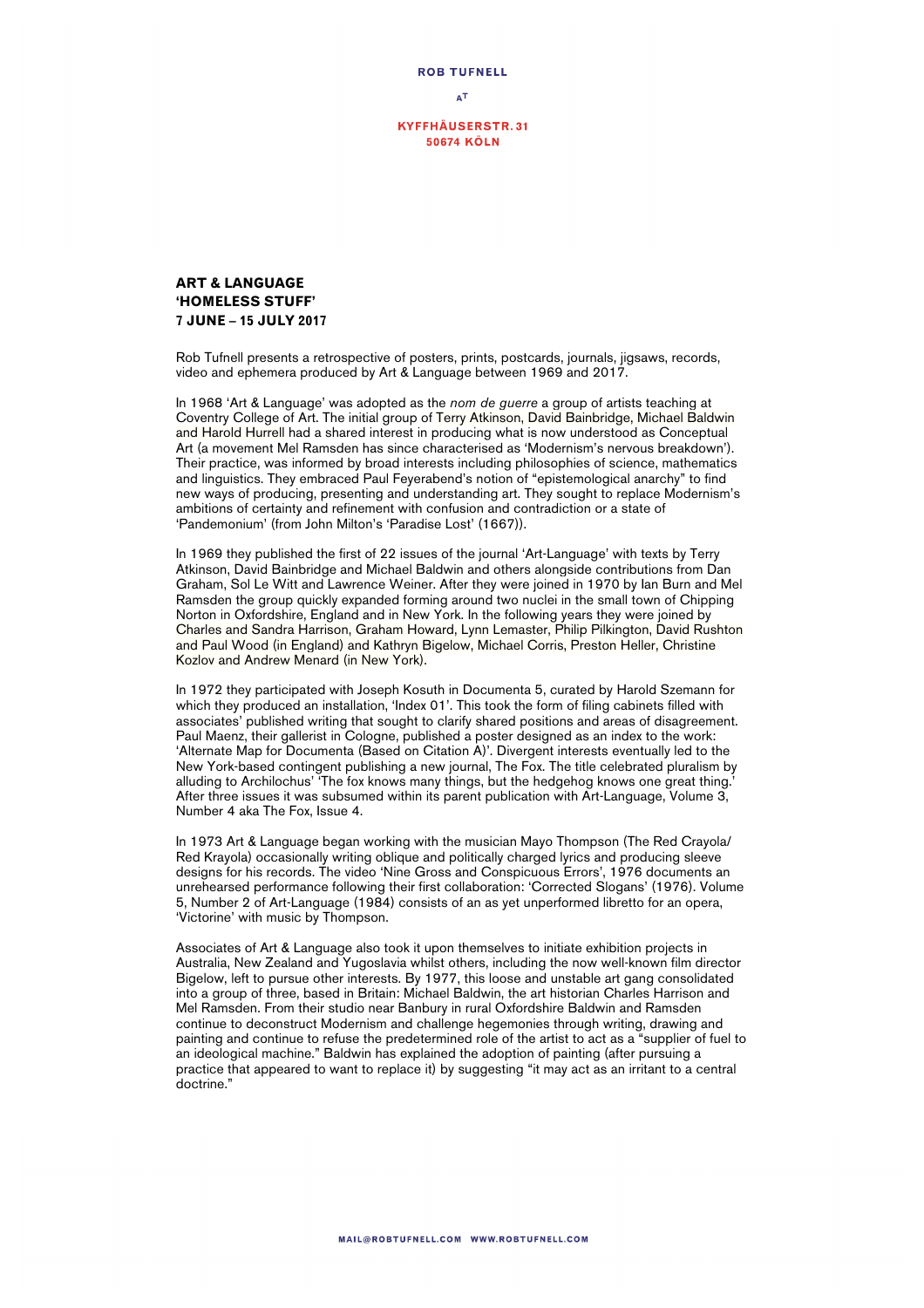Major solo exhibitions by Art & Language at public institutions include Museu d'Art Contemporary de Barcelona (MACBA), Barcelona (2014); Museum Dhondt-Dhaenens, Deurle (2013); Migros Museum für Gegenwartskunst, Zurich (2012); Espoo Museum of Modern Art, (2009); Centro De Arte Contemporáneo (CAC) Málaga (2004); MoMA PS1, New York (1999); ICA, London, UK (1991); the Tate Gallery, London (1985); Musée d'Art Moderne, Toulon (1982) and the Museum of Modern Art, Oxford (1974). Art & Language have participated in numerous significant survey exhibitions, including 'Conceptual Art in Britain: 1964-1979', Tate Britain, London (2016); the Whitney Biennal, Whitney Museum of American Art, New York (2012); the 50th Venice Biennale (2003); Documenta 10, Kassel (1997), the 5th Biennale of Sydney (1984), Documenta 7, Kassel (1982); 'Kunst in Europa na '68', Museum van Hedendaagse Kunst, Ghent (1980); the 37th Venice Biennale (1976); the 10th Biennale Internationale d'Art, Palais de L'Europe, Menton and 'Projekt '74', Kunsthalle Köln/ Kölnischer Kunstverein (both 1974); Documenta 5, Kassel (1972) and 'Information', Museum of Modern Art, New York (1970). They were short-listed for the Turner Prize in 1986.

This exhibition is accompanied by a new edition: 'Almost a Home for Homeless Stuff' (2017) screenprint on paper, 64 cm x 45 cm (25.19 x 17.72 inches) edition of 50 €300 (launch price)

For further information about and images of this exhibition please contact mail@robtufnell.com

Gallery open Wednesday to Saturday, 2 – 6 pm

Opening Wednesday 7 June, 6 – 9 pm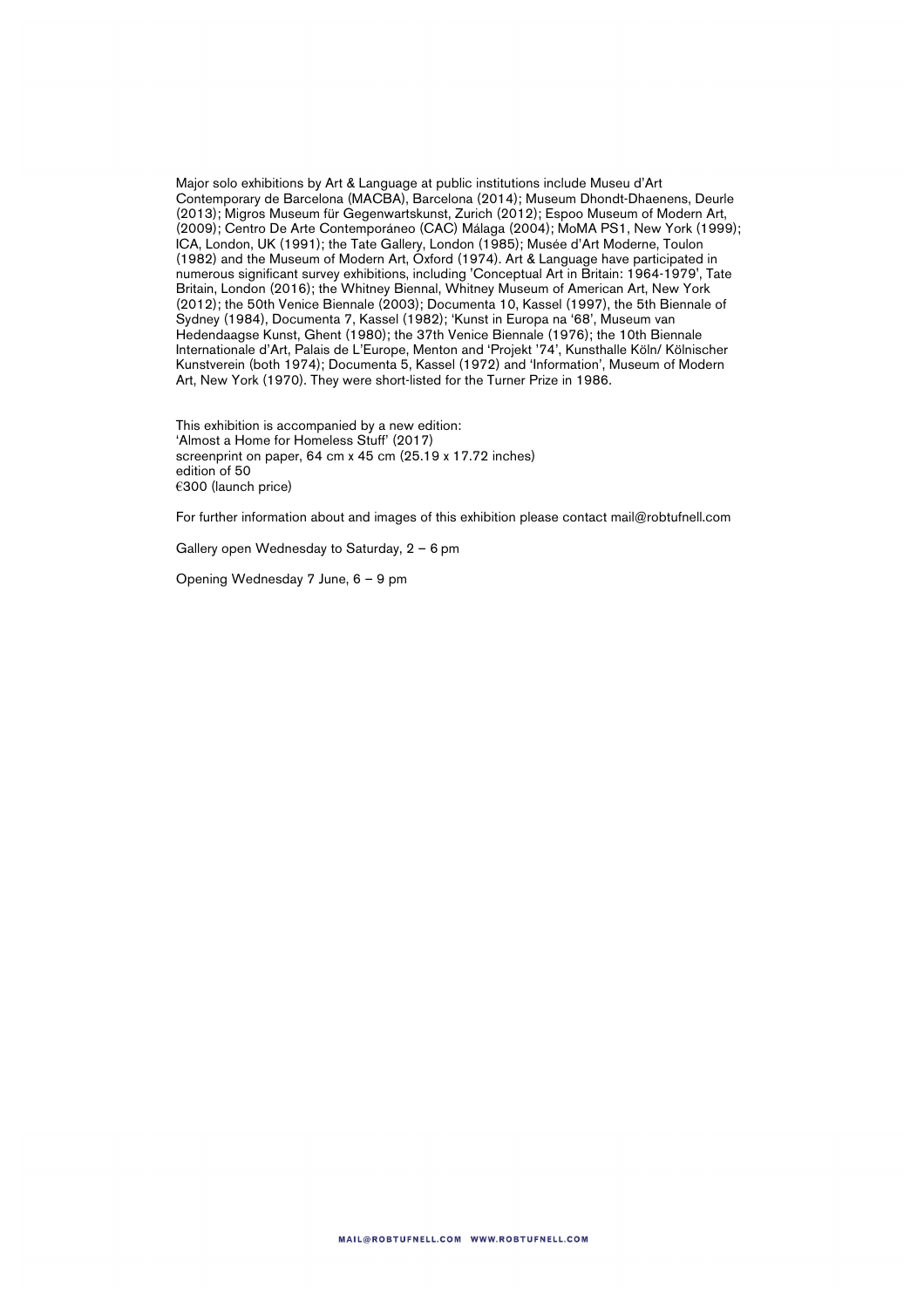

**KYFFHÄUSERSTR.31 50674 KÖLN** 

## **ART & LANGUAGE 'HOMELESS STUFF' 7. JUNI – 15. JULI 2017**

Rob Tufnell freut sich, eine Retrospektive von "Art & Language" in der Galerie ankündigen zu dürfen. Diese wird Poster, Drucke, Postkarten, Notizbücher, Laubsägearbeiten, Schallplatten, Videos und andere Ephemera aus dem Zeitraum 1969 bis 2017 umfassen.

1968 begann eine Gruppe von Künstlern, deren Mitglieder damals einen Lehrauftrag am Coventry College of Art hatten, unter dem Pseudonym "Art & Language" zu arbeiten. Die Gruppe setzte sich zunächst aus Terry Atkinson, David Bainbridge, Michael Baldwin und Harold Hurrell zusammen. Den Mitgliedern war ein Interesse an der Produktion dessen gemeinsam, was heute gemeinhin als Konzeptkunst bezeichnet wird (eine Strömung, die Mel Ramsden später als "Nervenzusammenbruch des Modernismus" bezeichnen sollte). Ihre künstlerische Praxis speiste sich aus breitgefächerten Interessen, wie Wissenschaftsphilosophie, Mathematik und Linguistik. Ihnen war an neuen Produktions- und Präsentationsweisen und einem anderen Zugang zur Kunst gelegen. In diesem Zusammenhang griffen sie auf Paul Feyerabends These der "epistemologischen Anarchie" zurück. Das modernistische Programm von Gewissheit und Läuterung sollte durch Unordnung und Widerspruch, durch den Zustand des "Pandemoniums" (nach John Miltons Paradise Lost, 1667) abgelöst werden.

1969 publizierte Art & Language die erste von 22 Ausgaben des "Art-Language" Magazins. Neben Terry Atkinson, David Bainbridge und Michael Baldwin waren auch Dan Graham, Sol LeWitt und Lawrence Weiner durch Textbeiträge vertreten. Nachdem Ian Burn und Mel Ramsden 1970 zu der Gruppe hinzugestoßen waren, gruppierte diese sich um die beiden Zentren Chipping Norton (eine Kleinstadt in Oxfordshire, England) und New York. In den darauffolgenden Jahren stießen außerdem Charles und Sandra Harrison, Graham Howard, Lynn Lemaster, Philipp Pilkington, David Rushton und Paul Wood (in England) sowie Kathryn Bigelow, Michael Corris, Preston Heller, Christine Kozlov und Andrew Menard (in New York) dazu.

1972 waren Art & Langauge auf der von Harald Szemann kuratierten Documenta 5 mit der Installation "Index 01" vertreten. Die Installation entstand in Zusammenarbeit mit Joseph Kosuth und bestand aus mit Schriftblättern gefüllten Aktenschränken. In diesen bereits publizierten Schriften verhandelten die Mitglieder ihre Ansichten und Meinungsverschiedenheiten. Zudem veröffentlichte ihr Kölner Galerist Paul Maenz ein Poster, das als Index der Arbeit fungierte: "Alternate Map for Documenta Based on Citation A" (Alternative Karte für die Dokumenta, basierend auf Zitat A). Unterschiedliche Interessen veranlassten den in New York lebenden Teil der Gruppe schließlich dazu, ein neues Magazin namens "The Fox" (Der Fuchs) herauszugeben. Der Titel des Magazins huldigte dem Pluralismus, indem er Archilochos zitiert: "Der Fuchs weiß viele Dinge, der Igel aber weiß eine große Sache." Nach drei Ausgaben wurde "The Fox" wieder von der übergeordneten Publikation "Art-Language" übernommen. (Band 3, Nummer 4– auch bekannt als The Fox, Ausgabe 4).

1973 begannen Art & Language mit dem Musiker Mayo Thompson (The Red Crayola/ Red Krayola) an verschiedenen Projekten zusammen zu arbeiten. Dabei entstanden zum Teil schräge, politisch aufgeladene Liedtexte und Schallplattencover. Das Video "Nine Gross and Conspicuous Errors" dokumentiert die improvisierte Performance "Corrected Slogans" (1976), die während ihrer ersten Zusammenarbeit entstand. Band 5, Nummer 2 von "Art-Language" (1984) besteht aus dem bisher nicht aufgeführten Opernlibretto "Victorine," für das Thompson die Musik schrieb.